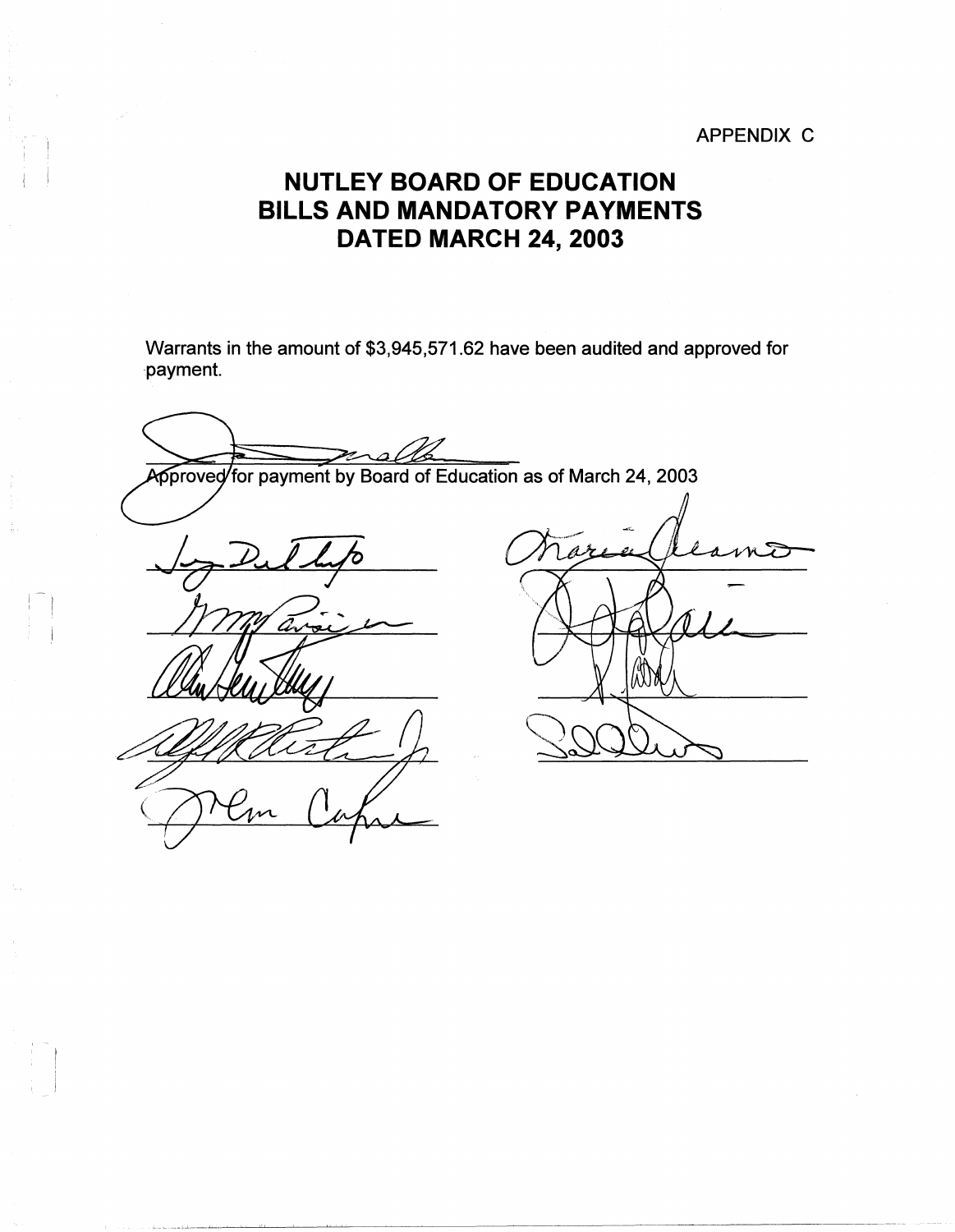| Check journal        | <b>Nutley Board of Education</b> | Page 1 of 8 |
|----------------------|----------------------------------|-------------|
| Rec and Unrec checks | <b>Hand and Machine checks</b>   | 03/20/03    |

 $\mathbf{v}$ 

 $\hat{\lambda}_{\rm{in}}$ 

 $\hat{\boldsymbol{\theta}}$ 

 $\overline{a}$ 

Starting date 2/25/03 Ending date 3/24/03

| knum           | <b>Date</b>       | <b>Rec date</b> | <b>Vcode</b> | Vendor name                              | <b>Check amount</b> |
|----------------|-------------------|-----------------|--------------|------------------------------------------|---------------------|
| 52980 H        | 02/25/03          | 02/25/03        |              | NJES STATE OF NJ-ANNUAL SALES TAX ENERGY | \$0.00              |
| 052981 H       | 02/25/03          | 02/25/03        |              | <b>USPS RESERVE ACCOUNT</b>              | \$0.00              |
| 052982 H       | 02/25/03          |                 |              | <b>USPS RESERVE ACCOUNT</b>              | \$5,000.00          |
| 052983 H       | 02/28/03          | 02/28/03        | <b>PAY</b>   | <b>B.O.E. SALARY ACCOUNT</b>             | \$1,384,510.46      |
| 052984 H       | 02/26/03          | 02/28/03        |              | BOES BOARD OF EDUCATION SALARY ACCOUNT   | \$24,046.66         |
| 052985 H       | 02/26/03          |                 | <b>CWB</b>   | <b>BOLLINGER FOWLER</b>                  | \$22,044.62         |
| 052986 H       | 02/26/03          |                 | <b>IHS</b>   | <b>INTERNATIONAL HEALTHCARE SERVICES</b> | \$212.57            |
| 052987 H       | 02/26/03 02/28/03 |                 |              | BOES BOARD OF EDUCATION SALARY ACCOUNT   | \$82,289.67         |
| 052988 H       | 02/26/03          |                 | <b>CWB</b>   | <b>BOLLINGER FOWLER</b>                  | \$446.29            |
| 052989 H       | 02/28/03          |                 |              | NJDE TREASURER STATE OF NEW JERSEY       | \$250.00            |
| 052990 H       | 02/28/03          |                 | <b>ADV</b>   | <b>ADVANTA</b>                           | \$2,588.07          |
| 052991 H       | 02/28/03          |                 | <b>BSI2</b>  | <b>BENECARD SERVICES, INC.</b>           | \$9,880.39          |
| 052992 H       | 03/07/03          |                 |              | SNJH STATE OF NJ HEALTH BENEFITS FUND    | \$342,779.74        |
| 052993         | 03/07/03          |                 |              | ECHF ESSEX COUNTY CHAPTER, HALL OF FAME  | \$40.00             |
| 052994         | 03/07/03          |                 |              | EZP2 E-Z PASS                            | \$1,000.00          |
| 052995         | 03/07/03          |                 | <b>MCD</b>   | <b>MINOLTA CORPORATION</b>               | \$193.52            |
| 052996         | 03/07/03          |                 | <b>NHL</b>   | N.H.L.B.C., INC.                         | \$60.00             |
| 32997          | 03/07/03          |                 |              | PBCC PITNEY BOWES CREDIT CORP.           | \$21.70             |
| <b>12998</b> H | 03/14/03          |                 | <b>PAY</b>   | <b>B.O.E. SALARY ACCOUNT</b>             | \$1,453,906.98      |
| 052999 H       | 03/12/03          |                 |              | BOES BOARD OF EDUCATION SALARY ACCOUNT   | \$28,954.11         |
| 053000 H       | 03/12/03          |                 |              | BOES BOARD OF EDUCATION SALARY ACCOUNT   | \$82,669.49         |
| 053001 H       | 03/14/03          |                 | NJN1         | NORTH JERSEY MEDIA GROUP INC.            | \$198.00            |
| 053002 H       | 03/17/03          |                 | <b>NHS</b>   | <b>NUTLEY HIGH SCHOOL</b>                | \$800.00            |
| 053003 H       | 03/18/03          |                 | <b>LSC</b>   | <b>LIBERTY SCIENCE CENTER</b>            | \$100.00            |
| 053004 H       | 03/20/03          |                 |              | <b>BAAC BALLY'S ATLANTIC CITY</b>        | \$117.00            |
| 053013         | 03/24/03          |                 | <b>API</b>   | <b>ACCENT PRESS, INC.</b>                | \$975.00            |
| 053014         | 03/24/03          |                 | <b>ACE</b>   | ACE LOCK & SUPPLY CO.                    | \$367.58            |
| 053015         | 03/24/03          |                 |              | <b>ACME ACME COUNTRY FABRICS</b>         | \$285.28            |
| 053016         | 03/24/03          |                 | <b>AFPI</b>  | <b>ACME FOOD PRODUCTS INC</b>            | \$5,264.88          |
| 053017         | 03/24/03          |                 | <b>AGL</b>   | AGL WELDING SUPPLY CO. INC.              | \$11.50             |
| 053018         | 03/24/03          |                 | <b>AIRB</b>  | <b>AIRBORNE EXPRESS</b>                  | \$66.61             |
| 053019         | 03/24/03          |                 | MA7          | <b>ALAMO; MARIA</b>                      | \$58.44             |
| 053020         | 03/24/03          |                 | <b>AJF</b>   | ALL JERSEY FENCE CO                      | \$2,650.00          |
| 053021         | 03/24/03          |                 | AS6          | <b>ALLEGRO SCHOOL</b>                    | \$9,030.00          |
| 053022         | 03/24/03          |                 | <b>AME</b>   | <b>AMERADA HESS</b>                      | \$45,202.62         |
| 3023           | 03/24/03          |                 |              | <b>ARCH ARCH WIRELESS</b>                | \$164.55            |
| 3024           | 03/24/03          |                 | <b>AFS</b>   | <b>ASTONE FLEET SERVICE</b>              | \$4,775.41          |
| 053025         | 03/24/03          |                 | <b>ATT</b>   | <b>AT &amp; T</b>                        | \$399.87            |
| 053026         | 03/24/03          |                 |              | <b>BTB1 BAKER &amp; TAYLOR BOOKS</b>     | \$1,766.56          |

 $\hat{\boldsymbol{\beta}}$ 

 $\bar{z}$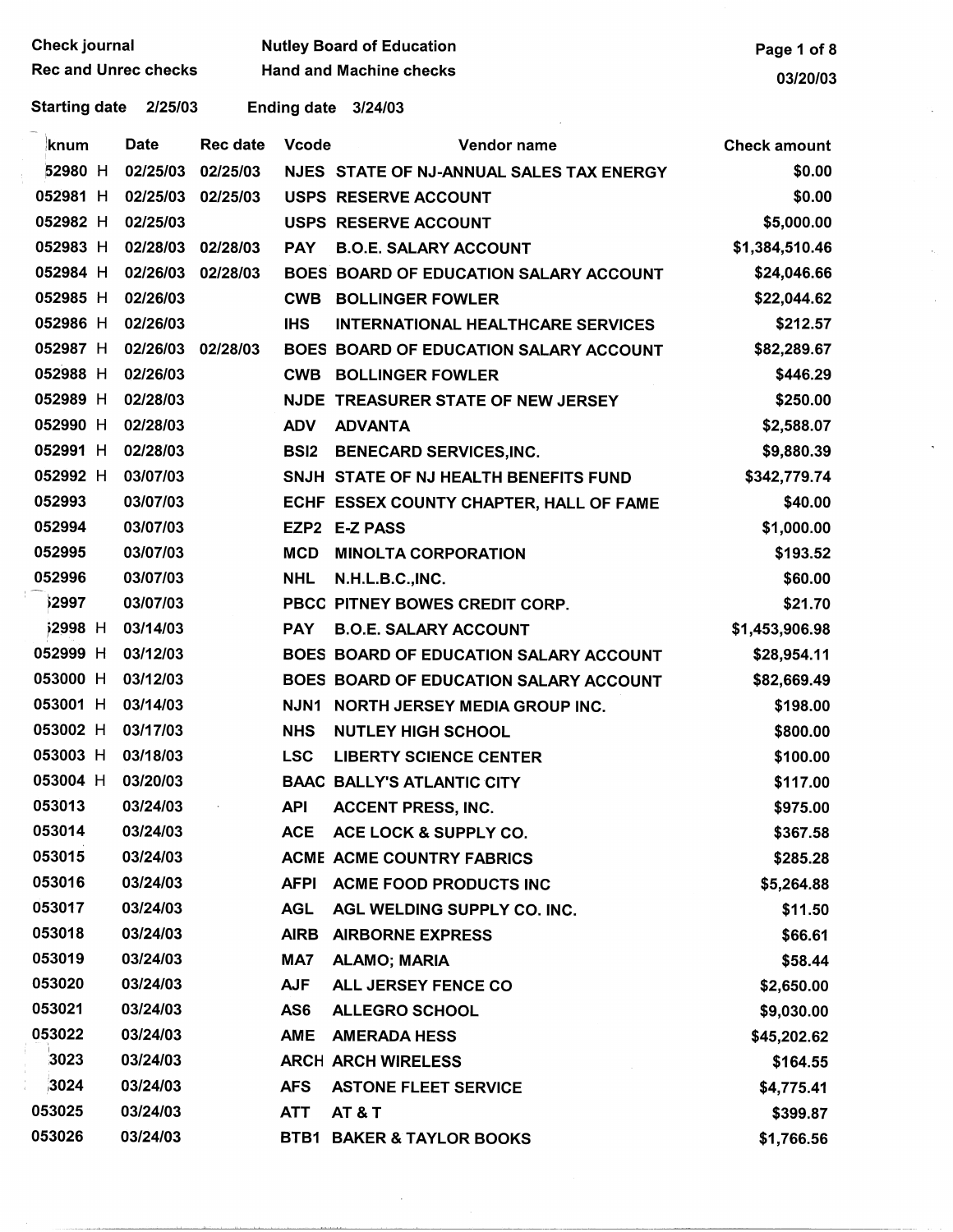| <b>Check journal</b><br><b>Nutley Board of Education</b> |                                                               | Page 2 of 8     |                 |                                              |                     |
|----------------------------------------------------------|---------------------------------------------------------------|-----------------|-----------------|----------------------------------------------|---------------------|
|                                                          | <b>Rec and Unrec checks</b><br><b>Hand and Machine checks</b> |                 |                 | 03/20/03                                     |                     |
| <b>Starting date</b>                                     | 2/25/03                                                       |                 |                 | Ending date 3/24/03                          |                     |
| <u>knum</u>                                              | <b>Date</b>                                                   | <b>Rec date</b> | <b>Vcode</b>    | Vendor name                                  | <b>Check amount</b> |
| 53027                                                    | 03/24/03                                                      |                 | <b>BN</b>       | <b>BARNES &amp; NOBLE</b>                    | \$47.90             |
| 053028                                                   | 03/24/03                                                      |                 |                 | <b>BBOE BELLEVILLE BOARD OF EDUCATION</b>    | \$380.00            |
| 053029                                                   | 03/24/03                                                      |                 |                 | BSCC BELLEVILLE SUPPLY CO., INC.             | \$146.71            |
| 053030                                                   | 03/24/03                                                      |                 | <b>BPS</b>      | <b>BELLRIDGE PLUMBING SUPPLY CORPORATION</b> | \$913.66            |
| 053031                                                   | 03/24/03                                                      |                 | <b>BSS</b>      | <b>BELL'S SECURITY SALES INC</b>             | \$419.84            |
| 053032                                                   | 03/24/03                                                      |                 | <b>BCC</b>      | BERGEN CENTER FOR CHILD DEVELOPMENT          | \$6,607.60          |
| 053033                                                   | 03/24/03                                                      |                 |                 | <b>BCSS BERGEN COUNTY SPECIAL SERVICES</b>   | \$10,658.60         |
| 053034                                                   | 03/24/03                                                      |                 |                 | <b>BTGC BEYOND THE GARDEN GATE</b>           | \$867.50            |
| 053035                                                   | 03/24/03                                                      |                 | BMI             | <b>BMI EDUCATIONAL SERVICES</b>              | \$325.94            |
| 053036                                                   | 03/24/03                                                      |                 |                 | <b>BOBF BONNIE BRAE</b>                      | \$4,200.00          |
| 053037                                                   | 03/24/03                                                      |                 | BC <sub>2</sub> | <b>BOWLER CITY</b>                           | \$261.00            |
| 053038                                                   | 03/24/03                                                      |                 |                 | <b>BOB1 BRUNSWICK OLYMPIC BOWL</b>           | \$108.75            |
| 053039                                                   | 03/24/03                                                      |                 | <b>CFC</b>      | <b>C F CONNOLLY DIST CO INC</b>              | \$807.27            |
| 053040                                                   | 03/24/03                                                      |                 |                 | <b>CABL CABLEVISION LIGHTPATH INC</b>        | \$6,160.00          |
| 053041                                                   | 03/24/03                                                      |                 |                 | CGS1 CADAPULT GRAPHIC SYSTEMS, INC.          | \$41.00             |
| 053042                                                   | 03/24/03                                                      |                 | $\mathsf{cs}$   | <b>CALAIS SCHOOL</b>                         | \$2,145.00          |
| 053043                                                   | 03/24/03                                                      |                 |                 | CCPT CALDWELL COMMUNITY PHYSICAL THERAPY     | \$920.00            |
| 53044                                                    | 03/24/03                                                      |                 |                 | SC10 CAMMARATA, MD; SANDRA                   | \$350.00            |
| 53045                                                    | 03/24/03                                                      |                 |                 | <b>CAN1 CANON BUSINESS SOLUTIONS</b>         | \$2,625.04          |
| 053046                                                   | 03/24/03                                                      |                 |                 | <b>CDW2 CDW GOVERNMENT INC.</b>              | \$11,317.93         |
| 053047                                                   | 03/24/03                                                      |                 | CP <sub>1</sub> | <b>CEREBRAL PALSY ASSOC MIDDLESEX COUNT)</b> | \$27,600.00         |
| 053048                                                   | 03/24/03                                                      |                 |                 | <b>CPC2 CEREBRAL PALSY CENTER</b>            | \$5,092.71          |
| 053049                                                   | 03/24/03                                                      |                 |                 | CHE CHERENSON GROUP                          | \$858.64            |
| 053050                                                   | 03/24/03                                                      |                 | <b>CFE</b>      | <b>CHIEF FIRE EQUIPMENT COMPANY</b>          | \$2,417.30          |
| 053051                                                   | 03/24/03                                                      |                 |                 | <b>CC15 CHILDREN'S CENTER</b>                | \$7,251.65          |
| 053052                                                   | 03/24/03                                                      |                 | C12             | <b>CHILDRENS INSTITUTE</b>                   | \$18,900.00         |
| 053053                                                   | 03/24/03                                                      |                 | <b>CSH</b>      | <b>CHILDREN'S SPECIALIZED HOSPITAL</b>       | \$674.00            |
| 053054                                                   | 03/24/03                                                      |                 | EC <sub>2</sub> | <b>CHUNG, MD; ELIZABETH</b>                  | \$300.00            |
| 053055                                                   | 03/24/03                                                      |                 | RC3             | <b>CIOFFI; ROSE</b>                          | \$65.00             |
| 053056                                                   | 03/24/03                                                      |                 | <b>CSG</b>      | <b>CIRCLE SYSTEM GROUP</b>                   | \$952.00            |
| 053057                                                   | 03/24/03                                                      |                 | <b>CSCI</b>     | CITY SUPPLY CO., INC.                        | \$1,548.85          |
| 053058                                                   | 03/24/03                                                      |                 | S4              | <b>CLARKE; SARAH</b>                         | \$7.00              |
| 053059                                                   | 03/24/03                                                      |                 |                 | <b>SAC3 CLARKE; SARAH</b>                    | \$450.00            |
| 053060                                                   | 03/24/03                                                      |                 |                 | CCBC COCA COLA BOTTLING CO OF NEW YORK INC.  | \$3,011.48          |
| 053061                                                   | 03/24/03                                                      |                 |                 | COMM COMM. OF REGISTRATION/SUPT OF ELECTION: | \$9,347.50          |
| 3062                                                     | 03/24/03                                                      |                 | CB7             | <b>COMPREHENSIVE BEHAVIORAL</b>              | \$175.00            |
| 3063                                                     | 03/24/03                                                      |                 | FC <sub>2</sub> | <b>COMUNE; FRANK</b>                         | \$43.80             |
| 053064                                                   | 03/24/03                                                      |                 | CC4             | <b>COOKIE CUPBOARD</b>                       | \$173.00            |
| 053065                                                   | 03/24/03                                                      |                 | <b>COE</b>      | <b>COUNTY OF ESSEX</b>                       | \$879.17            |

 $\mathbb{Z}^2$  $\bar{z}$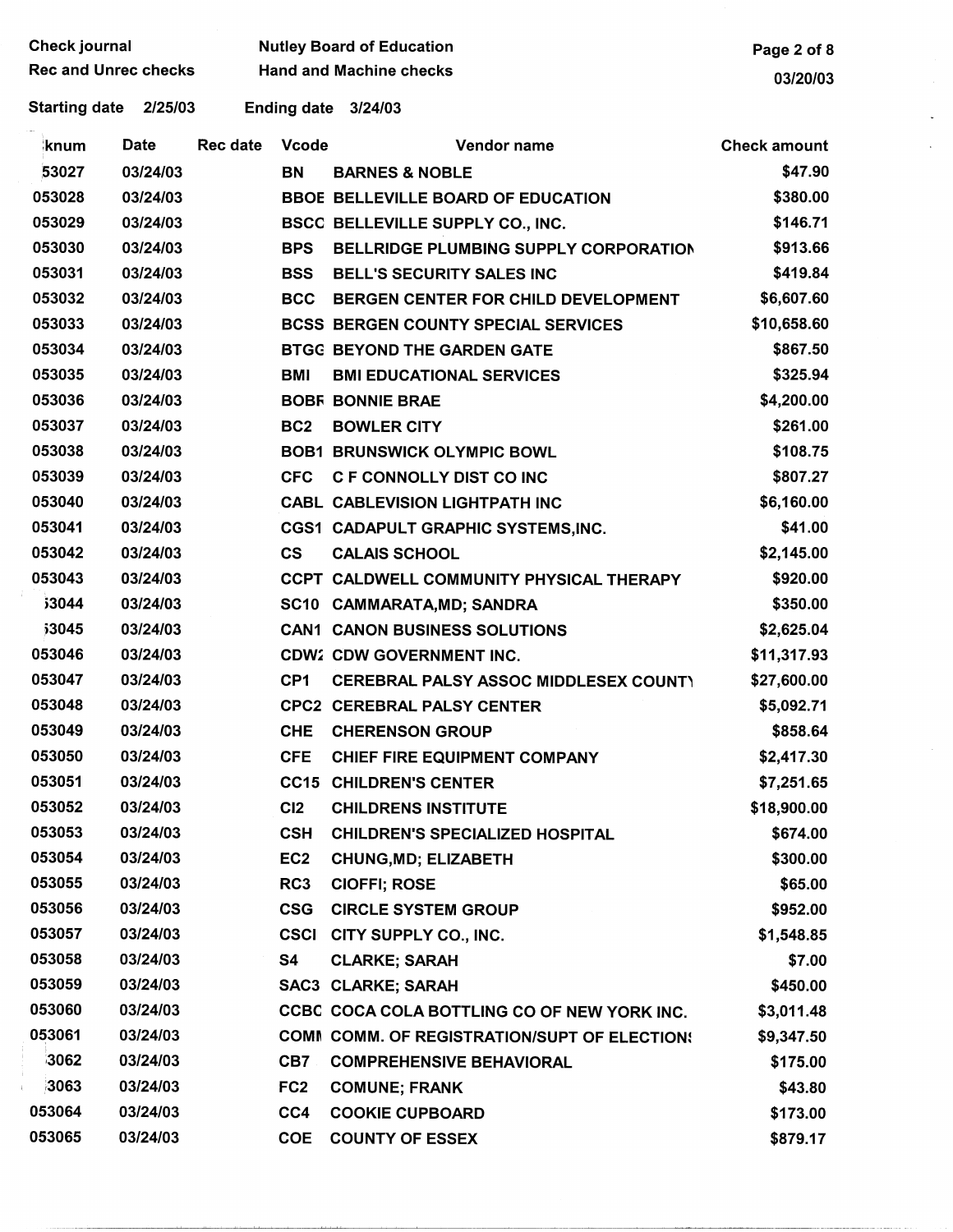| <b>Check journal</b> |                             |             | <b>Nutley Board of Education</b> | Page 3 of 8     |                                                  |                     |
|----------------------|-----------------------------|-------------|----------------------------------|-----------------|--------------------------------------------------|---------------------|
|                      | <b>Rec and Unrec checks</b> |             |                                  |                 | <b>Hand and Machine checks</b>                   | 03/20/03            |
|                      | <b>Starting date</b>        | 2/25/03     |                                  |                 | Ending date 3/24/03                              |                     |
|                      | knum                        | <b>Date</b> | Rec date                         | <b>Vcode</b>    | Vendor name                                      | <b>Check amount</b> |
|                      | 53066                       | 03/24/03    |                                  | RD7             | DALY; RACHEL                                     | \$550.00            |
|                      | 053067                      | 03/24/03    |                                  |                 | <b>DACC DASHCO</b>                               | \$112.90            |
|                      | 053068                      | 03/24/03    |                                  | <b>DEL</b>      | DELL MARKETING, L.P.                             | \$2,086.00          |
|                      | 053069                      | 03/24/03    |                                  | DM <sub>1</sub> | <b>DEMCO INC.</b>                                | \$26.59             |
|                      | 053070                      | 03/24/03    |                                  | <b>DEP</b>      | <b>DISNEY EDUCATIONAL PRODUCTIONS</b>            | \$310.80            |
|                      | 053071                      | 03/24/03    |                                  | MD3             | <b>DIVINS; MARIA</b>                             | \$676.00            |
|                      | 053072                      | 03/24/03    |                                  |                 | DDDC DOUGLASS DEVELOPMENT DISABILITIES CNTR      | \$7,900.56          |
|                      | 053073                      | 03/24/03    |                                  | DDD1            | <b>DOUGLASS DEVELOPMENTAL DISABILITIES CN</b>    | \$125.00            |
|                      | 053074                      | 03/24/03    |                                  | <b>DFF</b>      | <b>DUKE FARMS FOUNDATION</b>                     | \$43.20             |
|                      | 053075                      | 03/24/03    |                                  |                 | <b>ECLC ECLC OF NEW JERSEY</b>                   | \$12,737.70         |
|                      | 053076                      | 03/24/03    |                                  | ER <sub>1</sub> | <b>EDUCATIONAL RESOURCES</b>                     | \$425.85            |
|                      | 053077                      | 03/24/03    |                                  | EA              | <b>ENERGY FOR AMERICA</b>                        | \$4,299.00          |
|                      | 053078                      | 03/24/03    |                                  |                 | <b>ECAD ESSEX COUNTY ATHLETIC DIRECTORS ASSN</b> | \$300.00            |
|                      | 053079                      | 03/24/03    |                                  | <b>ESC</b>      | <b>ESSEX COUNTY BOARD OF ELECTIONS</b>           | \$11,385.96         |
|                      | 053080                      | 03/24/03    |                                  |                 | <b>ECD3 ESSEX COUNTY DEPARTMENT OF PARKS</b>     | \$470.00            |
|                      | 053081                      | 03/24/03    |                                  |                 | ECES ESSEX COUNTY EDUCATIONAL SERVICES           | \$19,068.04         |
|                      | 053082                      | 03/24/03    |                                  |                 | <b>ECVS ESSEX COUNTY VOCATIONAL SCHOOLS</b>      | \$5,220.00          |
|                      | <b>53083</b>                | 03/24/03    |                                  | <b>EHS</b>      | <b>ESSEX HIGH SCHOOL</b>                         | \$2,632.20          |
|                      | 53084                       | 03/24/03    |                                  |                 | <b>CCOA ETA CUISENAIRE</b>                       | \$120.89            |
|                      | 053085                      | 03/24/03    |                                  |                 | <b>ECS1 EXECUTIVE COFFEE SERVICE INC.</b>        | \$12.00             |
|                      | 053086                      | 03/24/03    |                                  | <b>FS</b>       | <b>FELICIAN SCHOOL</b>                           | \$1,688.44          |
|                      | 053087                      | 03/24/03    |                                  | <b>FIC</b>      | <b>FESTIVAL ICE CREAM</b>                        | \$289.98            |
|                      | 053088                      | 03/24/03    |                                  |                 | FLEE FLEET LEASING CORPORATION                   | \$439.00            |
|                      | 053089                      | 03/24/03    |                                  | <b>FCC</b>      | <b>FRANKLIN CENTRAL COMMUNICATIONS</b>           | \$1,661.20          |
|                      | 053090                      | 03/24/03    |                                  |                 | FFC1 FRANKLIN FOOD COURT                         | \$437.50            |
|                      | 053091                      | 03/24/03    |                                  |                 | FSPC FRANKLIN SCHOOL PETTY CASH ACCOUNT          | \$340.66            |
|                      | 053092                      | 03/24/03    |                                  | <b>FUC</b>      | <b>FUCCELLO; MARGARET</b>                        | \$65.00             |
|                      | 053093                      | 03/24/03    |                                  | <b>GPB</b>      | <b>GACCIONE, POMACO &amp; BECK</b>               | \$3,060.50          |
|                      | 053094                      | 03/24/03    |                                  |                 | GALL GALLINA MD; DAVID J                         | \$325.00            |
|                      | 053095                      | 03/24/03    |                                  | PG <sub>3</sub> | <b>GAMBA; PHYLLIS</b>                            | \$50.00             |
|                      | 053096                      | 03/24/03    |                                  | SG <sub>2</sub> | <b>GESUMARIA; SUSAN</b>                          | \$132.40            |
|                      | 053097                      | 03/24/03    |                                  | <b>GSI</b>      | <b>GIANT SERVICES INC</b>                        | \$833.28            |
|                      | 053098                      | 03/24/03    |                                  |                 | <b>GRAN GRAINGER INC.</b>                        | \$1,315.88          |
|                      | 053099                      | 03/24/03    |                                  | <b>HS</b>       | <b>HOLMSTEAD SCHOOL</b>                          | \$6,717.20          |
|                      | 053100                      | 03/24/03    |                                  | <b>HHS</b>      | HOME HEALTH SCIENCE INC                          | \$412.95            |
|                      | i3101                       | 03/24/03    |                                  | <b>HMC</b>      | <b>HOUGHTON MIFFLIN CO.</b>                      | \$1,736.86          |
|                      | 3102                        | 03/24/03    |                                  |                 | HRUB HRUBASH; THERESA                            | \$98.00             |
|                      | 053103                      | 03/24/03    |                                  |                 | HUTC HUTCHESON; DONNA                            | \$220.00            |
|                      | 053104                      | 03/24/03    |                                  |                 | IMM1 IMMEDICENTER                                | \$159.00            |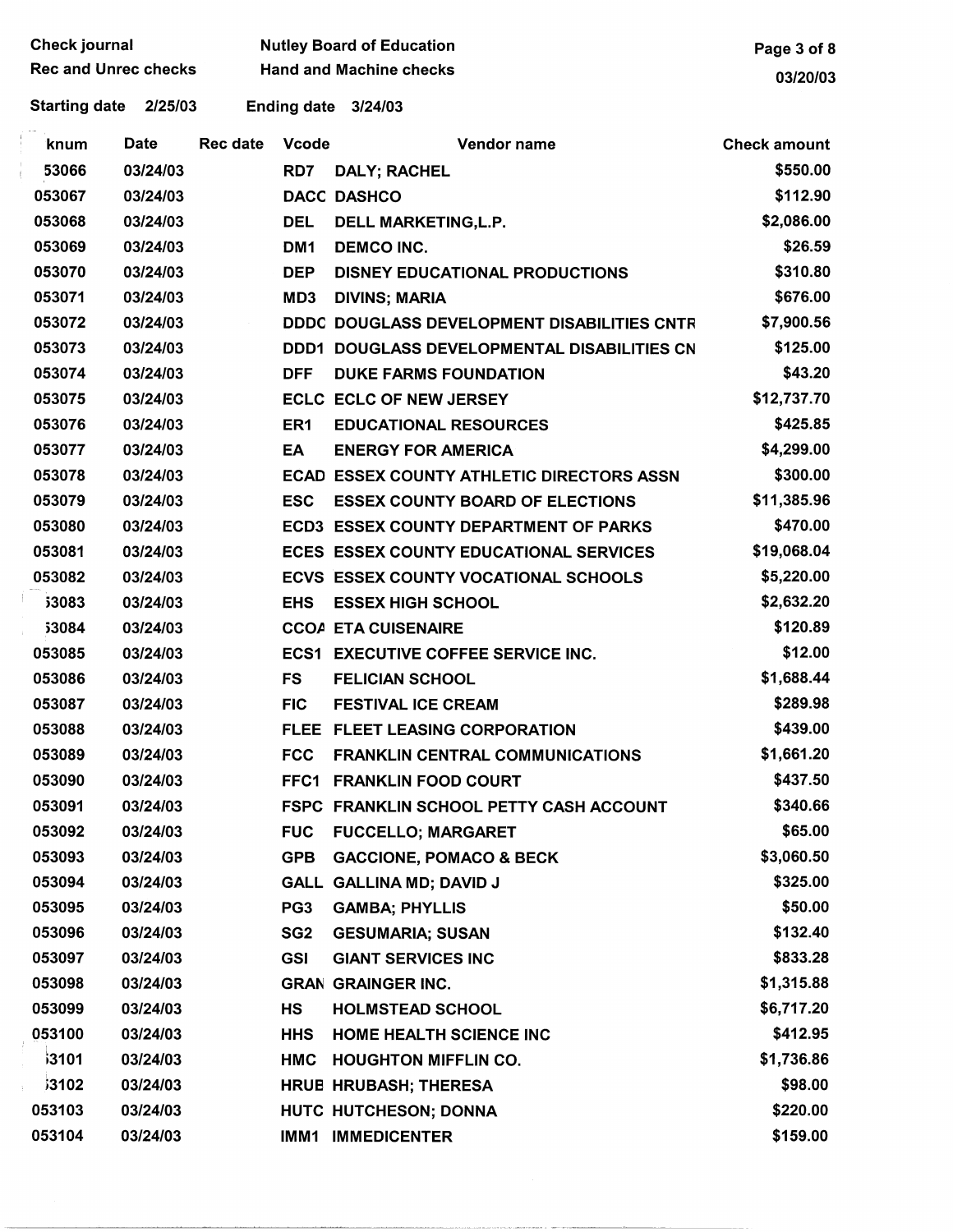| <b>Check journal</b>            |             |                 | <b>Nutley Board of Education</b> | Page 4 of 8                                 |                     |
|---------------------------------|-------------|-----------------|----------------------------------|---------------------------------------------|---------------------|
| <b>Rec and Unrec checks</b>     |             |                 | <b>Hand and Machine checks</b>   | 03/20/03                                    |                     |
| <b>Starting date</b><br>2/25/03 |             |                 | Ending date 3/24/03              |                                             |                     |
| <b>knum</b>                     | <b>Date</b> | <b>Rec date</b> | <b>Vcode</b>                     | Vendor name                                 | <b>Check amount</b> |
| 53105                           | 03/24/03    |                 | <b>IOE</b>                       | <b>IMPERIAL OFFICE EQUIPMENT</b>            | \$355.00            |
| 053106                          | 03/24/03    |                 | <b>JJSF</b>                      | <b>J &amp; J SNACK FOODS CORP.</b>          | \$1,465.50          |
| 053107                          | 03/24/03    |                 |                                  | SMU1 J.M. SMUCKER COMPANY                   | \$302.40            |
| 053108                          | 03/24/03    |                 | <b>JRV</b>                       | J.R. VACCARO, INC.                          | \$1,860.94          |
| 053109                          | 03/24/03    |                 | JE                               | JERSEY ELEVATOR CO. INC.                    | \$225.07            |
| 053110                          | 03/24/03    |                 | <b>JT</b>                        | JIMMY'S, INC.                               | \$1,492.50          |
| 053111                          | 03/24/03    |                 | <b>JKE</b>                       | <b>JOSEPH KARG ENTERPRISES</b>              | \$229.70            |
| 053112                          | 03/24/03    |                 | <b>JRI</b>                       | <b>JOSEPH RICCIARDI INC.</b>                | \$116.70            |
| 053113                          | 03/24/03    |                 | JP1                              | <b>JOSEPH'S PHOTOGRAPHERS</b>               | \$1,657.00          |
| 053114                          | 03/24/03    |                 | KEI                              | <b>KHOKNAR ENTERPRISES INC.</b>             | \$3,180.25          |
| 053115                          | 03/24/03    |                 | KB1                              | <b>KILLER BEE</b>                           | \$1,395.00          |
| 053116                          | 03/24/03    |                 | <b>KNT</b>                       | <b>KIRK'S NUTLEY TIRE</b>                   | \$189.62            |
| 053117                          | 03/24/03    |                 | <b>LLC</b>                       | <b>LAKEVIEW LEARNING CENTER</b>             | \$6,577.20          |
| 053118                          | 03/24/03    |                 | <b>LEC</b>                       | <b>LANG EQUIPMENT CO.</b>                   | \$150.00            |
| 053119                          | 03/24/03    |                 |                                  | <b>SALA LASKOWICZ; SANDY</b>                | \$365.00            |
| 053120                          | 03/24/03    |                 | <b>LVC</b>                       | <b>LIBRARY VIDEO CO.</b>                    | \$565.13            |
| 053121                          | 03/24/03    |                 | LP4                              | <b>LOMBARDI'S PRODUCE</b>                   | \$425.00            |
| 53122                           | 03/24/03    |                 | <b>LIFE</b>                      | LOVAAS INSTITUTE FOR EARLY INTERVENTION     | \$5,197.50          |
| 53123                           | 03/24/03    |                 | <b>LRP</b>                       | <b>LRP PUBLICATIONS</b>                     | \$83.00             |
| 053124                          | 03/24/03    |                 | <b>LUX</b>                       | <b>LUXURY FLOORS</b>                        | \$658.50            |
| 053125                          | 03/24/03    |                 | MAI                              | MARI, INC.                                  | \$381.90            |
| 053126                          | 03/24/03    |                 |                                  | <b>LEMA MARTIN; LEANN</b>                   | \$450.00            |
| 053127                          | 03/24/03    |                 |                                  | NMC1 MCDONALD; NANCY                        | \$480.00            |
| 053128                          | 03/24/03    |                 | MS7                              | <b>MIDLAND SCHOOL</b>                       | \$1,983.80          |
| 053129                          | 03/24/03    |                 | <b>MCD</b>                       | <b>MINOLTA CORPORATION</b>                  | \$193.52            |
| 053130                          | 03/24/03    |                 |                                  | <b>MSU1 MONTCLAIR STATE UNIVERSITY</b>      | \$5,355.00          |
| 053131                          | 03/24/03    |                 |                                  | MUJC MORRIS UNION JOINTURE COMMISSION       | \$337.90            |
| 053132                          | 03/24/03    |                 |                                  | <b>NBBC NARDONE BROTHERS BAKING COMPANY</b> | \$188.20            |
| 053133                          | 03/24/03    |                 | FN <sub>1</sub>                  | <b>NARDONE; FLORENCE</b>                    | \$2,992.50          |
| 053134                          | 03/24/03    |                 |                                  | NEMF NATIONAL ELECTRIC MOTOR REPAIR CO.     | \$762.36            |
| 053135                          | 03/24/03    |                 | <b>NBC</b>                       | <b>NBC AUTO PARTS</b>                       | \$17.16             |
| 053136                          | 03/24/03    |                 | <b>NCR</b>                       | <b>NCR CORP.</b>                            | \$66.68             |
| 053137                          | 03/24/03    |                 | SN                               | <b>NICASTRO; SUSAN</b>                      | \$297.00            |
| 053138                          | 03/24/03    |                 |                                  | <b>NJAG NJAGC</b>                           | \$340.00            |
| 053139                          | 03/24/03    |                 |                                  | NJA9 NJASA NEW SUPERINTENDENTS' ACADEMY     | \$475.00            |
| <b>j3140</b>                    | 03/24/03    |                 |                                  | NJDO NJDOP/HRDI                             | \$30.00             |
| 3141                            | 03/24/03    |                 |                                  | <b>NJSB NJSBA</b>                           | \$80.00             |
| 053142                          | 03/24/03    |                 |                                  | NJB2 NJSBGA                                 | \$100.00            |
| 053143                          | 03/24/03    |                 | <b>NJSI</b>                      | <b>NJSIAA</b>                               | \$40.00             |

 $\ddot{\phantom{0}}$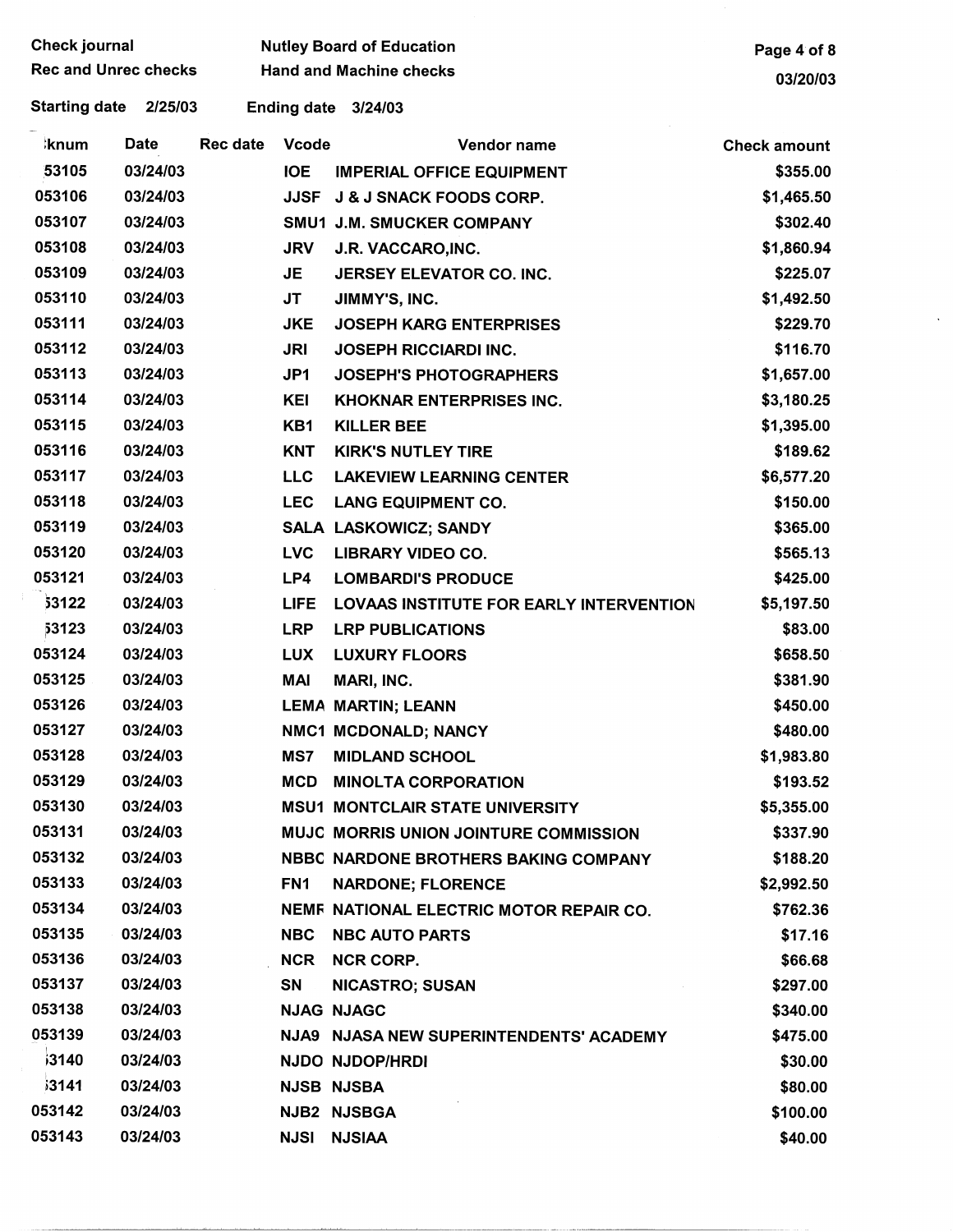| <b>Check journal</b> |                             |             | <b>Nutley Board of Education</b> | Page 5 of 8     |                                             |                     |
|----------------------|-----------------------------|-------------|----------------------------------|-----------------|---------------------------------------------|---------------------|
|                      | <b>Rec and Unrec checks</b> |             |                                  |                 | <b>Hand and Machine checks</b>              | 03/20/03            |
|                      | <b>Starting date</b>        | 2/25/03     |                                  |                 | Ending date 3/24/03                         |                     |
|                      | ∤knum                       | <b>Date</b> | <b>Rec date</b>                  | <b>Vcode</b>    | Vendor name                                 | <b>Check amount</b> |
|                      | 53144                       | 03/24/03    |                                  | NJ9             | <b>NJSIAA / NJSCA</b>                       | \$45.00             |
|                      | 053145                      | 03/24/03    |                                  |                 | NJN1 NORTH JERSEY MEDIA GROUP INC.          | \$784.34            |
|                      | 053146                      | 03/24/03    |                                  |                 | <b>CMHS NORTHWEST ESSEX COMMUNITY</b>       | \$3,614.92          |
|                      | 053147                      | 03/24/03    |                                  |                 | <b>NBOE NUTLEY BOARD OF EDUCATION</b>       | \$233.80            |
|                      | 053148                      | 03/24/03    |                                  |                 | NBED NUTLEY BOE EXTENDED DAY PROGRAM        | \$268.94            |
|                      | 053149                      | 03/24/03    |                                  | NC <sub>3</sub> | <b>NUTLEY CHAPTER ARC</b>                   | \$40.00             |
|                      | 053150                      | 03/24/03    |                                  |                 | NHPC NUTLEY HIGH SCHOOL PETTY CASH ACCOUNT  | \$420.13            |
|                      | 053151                      | 03/24/03    |                                  | <b>NSR</b>      | <b>NUTLEY SHOP-RITE, INC.</b>               | \$752.96            |
|                      | 053152                      | 03/24/03    |                                  |                 | OTC1 OCCUPATIONAL THERAPY CONSULTANTS, INC. | \$325.00            |
|                      | 053153                      | 03/24/03    |                                  | <b>OTC</b>      | <b>ORIENTAL TRADING CO, INC.</b>            | \$75.48             |
|                      | 053154                      | 03/24/03    |                                  | <b>OAO</b>      | <b>O'SHEA ATHLETIC OUTFITTERS</b>           | \$34.00             |
|                      | 053155                      | 03/24/03    |                                  |                 | CIPA PALLEY; CINDY                          | \$2,225.00          |
|                      | 053156                      | 03/24/03    |                                  |                 | PCSL PANASONIC COMMUNICATIONS & SYS LEASE A | \$1,782.67          |
|                      | 053157                      | 03/24/03    |                                  | <b>PDI</b>      | PANASONIC DOCUMENT IMAGING                  | \$172.17            |
|                      | 053158                      | 03/24/03    |                                  | DP7             | <b>PANDOLFI; DENNIS</b>                     | \$112.93            |
|                      | 053159                      | 03/24/03    |                                  | <b>PKP</b>      | PATEL MD; POORVI K                          | \$600.00            |
|                      | 053160                      | 03/24/03    |                                  | <b>PCM</b>      | <b>PC MAGAZINE</b>                          | \$25.00             |
|                      | 53161                       | 03/24/03    |                                  | PE3             | <b>PEARSON EDUCATION</b>                    | \$2,703.06          |
|                      | 53162                       | 03/24/03    |                                  |                 | PEA1 PEARSON EDUCATION                      | \$443.54            |
|                      | 053163                      | 03/24/03    |                                  | <b>PBG</b>      | PECHTER'S BAKING GROUP, LLC.                | \$101.15            |
|                      | 053164                      | 03/24/03    |                                  | PW <sub>3</sub> | <b>PEDIATRIC WORKSHOP</b>                   | \$200.00            |
|                      | 053165                      | 03/24/03    |                                  | PD4             | <b>PETE'S DELI</b>                          | \$587.85            |
|                      | 053166                      | 03/24/03    |                                  |                 | PLC2 PHOENIX LEARNING CENTER                | \$1,680.00          |
|                      | 053167                      | 03/24/03    |                                  | PB              | PITNEY BOWES INC.                           | \$210.00            |
|                      | 053168                      | 03/24/03    |                                  |                 | PEC POSITIVE ELECTRIC CO.                   | \$140.00            |
|                      | 053169                      | 03/24/03    |                                  |                 | PMSI PREFERRED MEAL SYSTEMS, INC.           | \$1,338.12          |
|                      | 053170                      | 03/24/03    |                                  | PL              | PRESTIGE LABS, INC.                         | \$1,171.70          |
|                      | 053171                      | 03/24/03    |                                  | <b>PT</b>       | <b>PRINTING TECHNIQUES</b>                  | \$625.00            |
|                      | 053172                      | 03/24/03    |                                  | <b>PESI</b>     | PROFESSIONAL EDUCATION SERVICES INC./PH     | \$400.00            |
|                      | 053173                      | 03/24/03    |                                  | <b>PRO</b>      | <b>PROMEDIA</b>                             | \$647.50            |
|                      | 053174                      | 03/24/03    |                                  | PC1             | <b>PSYCHOLOGICAL CORP.</b>                  | \$1,305.96          |
|                      | 053175                      | 03/24/03    |                                  |                 | PEP3 PSYCHOLOGICAL CORP.                    | \$3,086.90          |
|                      | 053176                      | 03/24/03    |                                  | <b>PSE</b>      | PUBLIC SERVICE ELECTRIC & GAS CO.           | \$38,640.39         |
|                      | 053177                      | 03/24/03    |                                  |                 | RPTA RADCLIFFE SCHOOL P.T.O.                | \$48.00             |
|                      | 053178                      | 03/24/03    |                                  | <b>RAD</b>      | <b>RADIOSHACK</b>                           | \$59.99             |
|                      | 53179                       | 03/24/03    |                                  | <b>REV</b>      | <b>RAINBOW EDUCATIONAL MEDIA</b>            | \$293.75            |
|                      | 53180                       | 03/24/03    |                                  | <b>RGS</b>      | <b>REALLY GOOD STUFF</b>                    | \$24.90             |
|                      | 053181                      | 03/24/03    |                                  | <b>RFB</b>      | <b>RECORDING FOR THE BLIND</b>              | \$25.00             |
|                      | 053182                      | 03/24/03    |                                  |                 | RRI5 RED ROOF INN CORPORATION               | \$1,835.64          |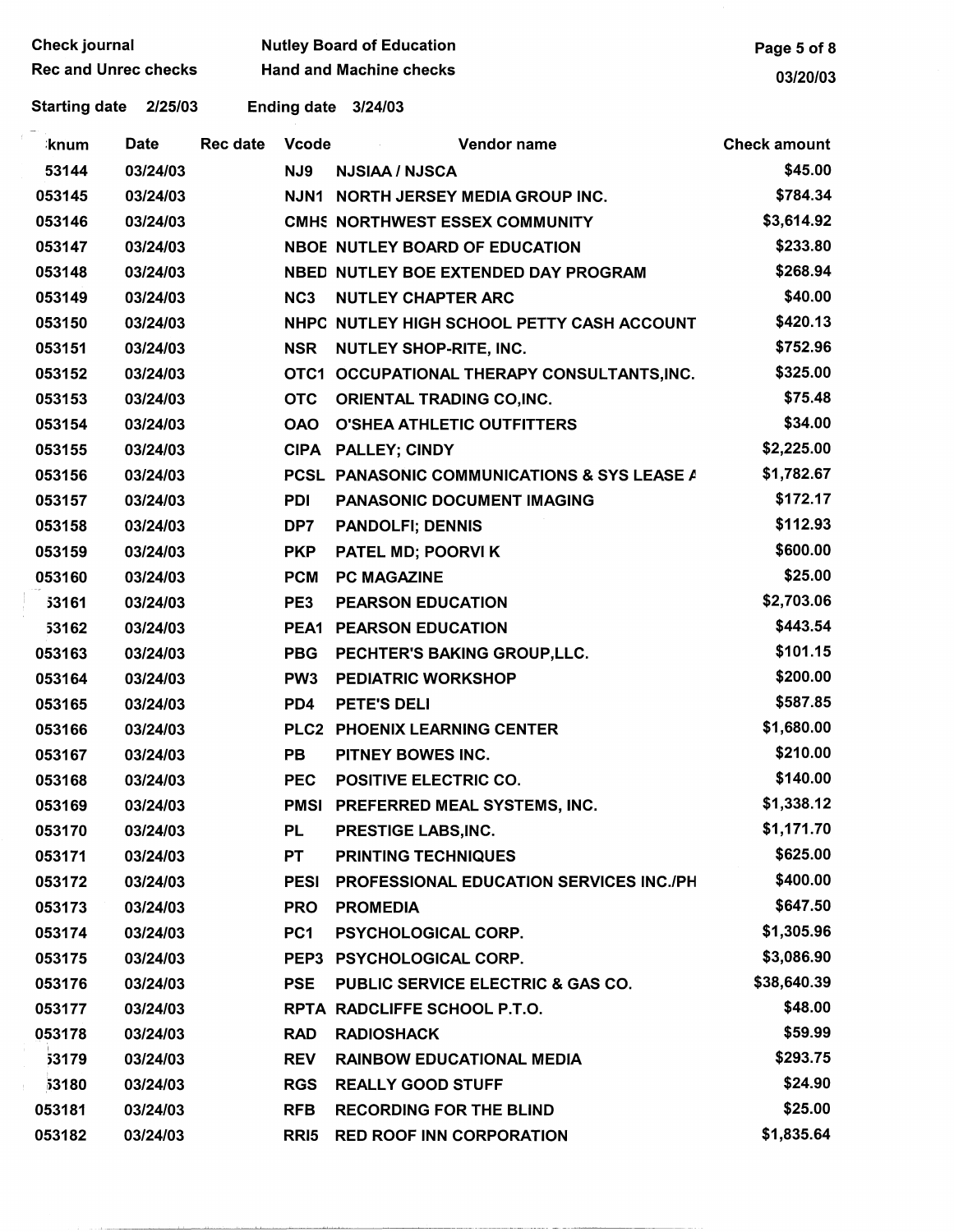| <b>Check journal</b>        |                      |             | <b>Nutley Board of Education</b> |                 |                                                |                     |  |
|-----------------------------|----------------------|-------------|----------------------------------|-----------------|------------------------------------------------|---------------------|--|
| <b>Rec and Unrec checks</b> |                      |             | <b>Hand and Machine checks</b>   |                 |                                                |                     |  |
|                             | <b>Starting date</b> | 2/25/03     |                                  |                 | Ending date 3/24/03                            |                     |  |
|                             | <b>knum</b>          | <b>Date</b> | <b>Rec date</b>                  | <b>Vcode</b>    | Vendor name                                    | <b>Check amount</b> |  |
|                             | 53183                | 03/24/03    |                                  |                 | RSSC REGAL STAMP & SIGN CO., INC.              | \$25.00             |  |
|                             | 053184               | 03/24/03    |                                  | <b>RF</b>       | <b>RICHARDS FLORIST</b>                        | \$216.00            |  |
|                             | 053185               | 03/24/03    |                                  | <b>RSC</b>      | <b>RICH-SEAPACK CORPORATION</b>                | \$308.50            |  |
|                             | 053186               | 03/24/03    |                                  | <b>RRS</b>      | RICKARD REHABILITATION SERVICES, INC.          | \$336.00            |  |
|                             | 053187               | 03/24/03    |                                  |                 | <b>RICH RICOH CORP.</b>                        | \$253.50            |  |
|                             | 053188               | 03/24/03    |                                  |                 | RBOE RIDGEFIELD BOARD OF EDUCATION             | \$715.00            |  |
|                             | 053189               | 03/24/03    |                                  | RB <sub>6</sub> | <b>RITACCO BRO'S</b>                           | \$2,381.50          |  |
|                             | 053190               | 03/24/03    |                                  | JR <sub>2</sub> | <b>RYAN; JAMES</b>                             | \$83.00             |  |
|                             | 053191               | 03/24/03    |                                  |                 | <b>SAG2 SAGE DAY II</b>                        | \$6,762.86          |  |
|                             | 053192               | 03/24/03    |                                  | <b>SAP</b>      | <b>SALLY'S AUTO PARTS INC.</b>                 | \$84.65             |  |
|                             | 053193               | 03/24/03    |                                  | S               | <b>SCHOLASTIC MAGAZINES</b>                    | \$87.48             |  |
|                             | 053194               | 03/24/03    |                                  | <b>SPC</b>      | <b>SCHOOL SPECIALTY CO.</b>                    | \$383.72            |  |
|                             | 053195               | 03/24/03    |                                  | <b>SPC</b>      | <b>SCHOOL SPECIALTY INC</b>                    | \$81.40             |  |
|                             | 053196               | 03/24/03    |                                  | <b>SPC</b>      | <b>SCHOOL SPECIALTY INC.</b>                   | \$5,076.43          |  |
|                             | 053197               | 03/24/03    |                                  | <b>STI</b>      | <b>SCHOOL-TECH INC.</b>                        | \$95.90             |  |
|                             | 053198               | 03/24/03    |                                  | JS8             | <b>SCOCCIMARRO; JOAN</b>                       | \$83.00             |  |
|                             | 053199               | 03/24/03    |                                  |                 | SHS1 SHEPARD ACADEMY                           | \$2,720.48          |  |
|                             | <b>i3200</b>         | 03/24/03    |                                  |                 | SHFF SHIFF & GOLDMAN, INC.                     | \$2,175.31          |  |
|                             | <b>j3201</b>         | 03/24/03    |                                  | <b>GNK</b>      | <b>SNACKS &amp; MORE, L.L.C.</b>               | \$1,765.87          |  |
|                             | 053202               | 03/24/03    |                                  | <b>SPW</b>      | <b>SPORTS WORLD</b>                            | \$298.75            |  |
|                             | 053203               | 03/24/03    |                                  |                 | <b>SGPC SPRING GARDEN PETTY CASH ACCOUNT</b>   | \$292.93            |  |
|                             | 053204               | 03/24/03    |                                  |                 | STBU STAPLES BUSINESS ADVANTAGE                | \$683.56            |  |
|                             | 053205               | 03/24/03    |                                  |                 | SVC STECK-VAUGHN COMPANY                       | \$241.56            |  |
|                             | 053206               | 03/24/03    |                                  |                 | <b>SLS STEVENSON LEARNING SKILLS</b>           | \$183.10            |  |
|                             | 053207               | 03/24/03    |                                  | SI5             | <b>STEWART INDUSTRIES</b>                      | \$953.43            |  |
|                             | 053208               | 03/24/03    |                                  |                 | <b>SCRC SUSSEX COUNTY REGIONAL COOPERATIVE</b> | \$24,182.31         |  |
|                             | 053209               | 03/24/03    |                                  | TMI             | TELE-MEASUREMENTS INC.                         | \$824.23            |  |
|                             | 053210               | 03/24/03    |                                  | <b>TRS</b>      | THERAPEUTIC REHABILITATION SERVICES            | \$294.00            |  |
|                             | 053211               | 03/24/03    |                                  | <b>TFK</b>      | <b>TIME FOR KIDS</b>                           | \$1,342.46          |  |
|                             | 053212               | 03/24/03    |                                  |                 | <b>VOIC T-MOBILE</b>                           | \$1,174.72          |  |
|                             | 053213               | 03/24/03    |                                  | <b>TN</b>       | <b>TOWNSHIP OF NUTLEY</b>                      | \$1,787.27          |  |
|                             | 053214               | 03/24/03    |                                  |                 | TTEI TRI-TECH ENERGY INC.                      | \$4,945.00          |  |
|                             | 053215               | 03/24/03    |                                  |                 | <b>TROX TROXELL</b>                            | \$436.25            |  |
|                             | 053216               | 03/24/03    |                                  | VT1             | TURTURIELLO; VINCENT                           | \$81.74             |  |
|                             | 053217               | 03/24/03    |                                  |                 | TDFI TUSCAN/LEHIGH DAIRIES, L.P.               | \$2,168.76          |  |
|                             | 3218                 | 03/24/03    |                                  |                 | USPO U S POSTAL SERVICE                        | \$150.00            |  |
|                             | 3219                 | 03/24/03    |                                  |                 | CPT U.S. TOY CO.                               | \$106.85            |  |
|                             | 053220               | 03/24/03    |                                  |                 | <b>UCA1 UNION COUNTY ADMINISTRATION</b>        | \$100.00            |  |
|                             | 053221               | 03/24/03    |                                  |                 | UCES UNION COUNTY EDUCATIONAL SERV COMMISS     | \$840.00            |  |

 $\mathcal{L}^{\text{max}}_{\text{max}}$ 

 $\hat{\boldsymbol{\theta}}$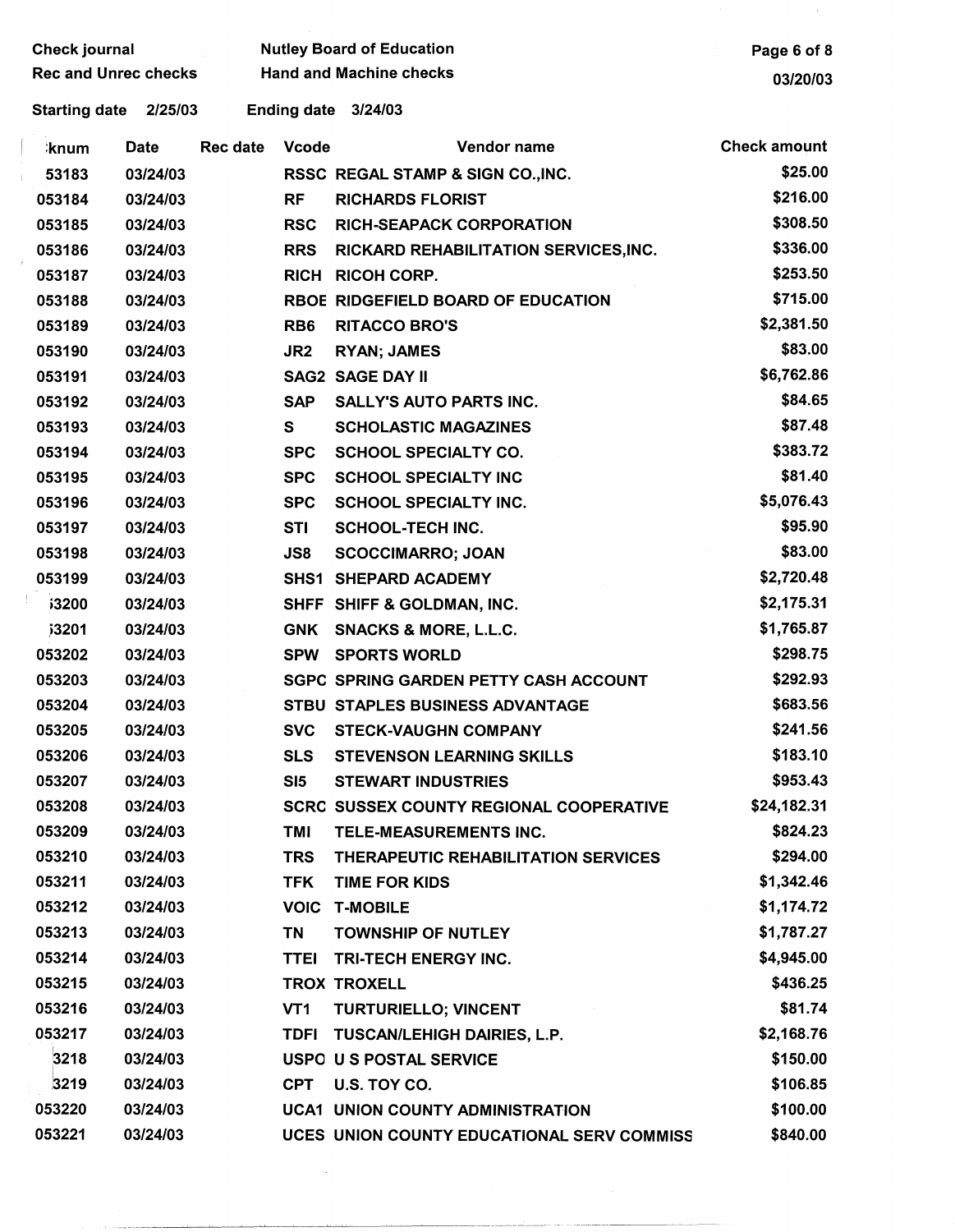| <b>Check journal</b>        |             |                 | <b>Nutley Board of Education</b> | Page 7 of 8                                   |                     |
|-----------------------------|-------------|-----------------|----------------------------------|-----------------------------------------------|---------------------|
| <b>Rec and Unrec checks</b> |             |                 | <b>Hand and Machine checks</b>   | 03/20/03                                      |                     |
| <b>Starting date</b>        | 2/25/03     |                 |                                  | Ending date 3/24/03                           |                     |
| knum                        | <b>Date</b> | <b>Rec date</b> | <b>Vcode</b>                     | Vendor name                                   | <b>Check amount</b> |
| 53222                       | 03/24/03    |                 | <b>BA</b>                        | <b>VERIZON</b>                                | \$8,948.41          |
| 053223                      | 03/24/03    |                 |                                  | <b>VBOE VERONA BOARD OF EDUCATION</b>         | \$3,119.10          |
| 053224                      | 03/24/03    |                 |                                  | <b>VESE VESEY; ERNESTINE</b>                  | \$93.00             |
| 053225                      | 03/24/03    |                 | <b>VB</b>                        | <b>VIOLA BROTHERS INC</b>                     | \$66.96             |
| 053226                      | 03/24/03    |                 | JV                               | <b>VIVINETTO; DR. JAMES S.</b>                | \$1,176.85          |
| 053227                      | 03/24/03    |                 | WA4                              | <b>WASHINGTON ACADEMY</b>                     | \$4,056.00          |
| 053228                      | 03/24/03    |                 |                                  | <b>WSM( WASHINGTON SCHOOL MOTHERS' CLUB</b>   | \$182.00            |
| 053229                      | 03/24/03    |                 |                                  | WAST WASTE MANAGEMENT OF NJ, INC.             | \$2,909.18          |
| 053230                      | 03/24/03    |                 |                                  | <b>WGC WELCO GASES CORPORATION</b>            | \$140.30            |
| 053231                      | 03/24/03    |                 |                                  | WELL WELLNESS & REHABILITATION SERVICES, INC. | \$330.00            |
| 053232                      | 03/24/03    |                 |                                  | GTVA WELLS FARGO FINANCIAL LEASING, INC.      | \$128.80            |
| 053233                      | 03/24/03    |                 | <b>WM</b>                        | <b>WILFRED MACDONALD</b>                      | \$8.56              |
| 053234                      | 03/24/03    |                 | WS8                              | <b>WINDSOR LEARNING CENTER</b>                | \$7,802.92          |
| 053235                      | 03/24/03    |                 |                                  | <b>WBEI WORLD BOOK, INC.</b>                  | \$1,098.60          |
| 053236                      | 03/24/03    |                 |                                  | <b>XER2 XEROX CORPORATION</b>                 | \$2,191.02          |
| 053237                      | 03/24/03    |                 | <b>YCS</b>                       | YOUTH CONSULTATION SERVICES                   | \$3,727.59          |
| 053238                      | 03/24/03    |                 | <b>ZBC</b>                       | <b>ZINICOLA BAKING COMPANY</b>                | \$438.30            |
| <b>i3239</b>                | 03/24/03    |                 | LZ                               | <b>ZULLO; LUANN</b>                           | \$7.00              |
|                             |             |                 |                                  |                                               |                     |
|                             |             |                 |                                  |                                               |                     |